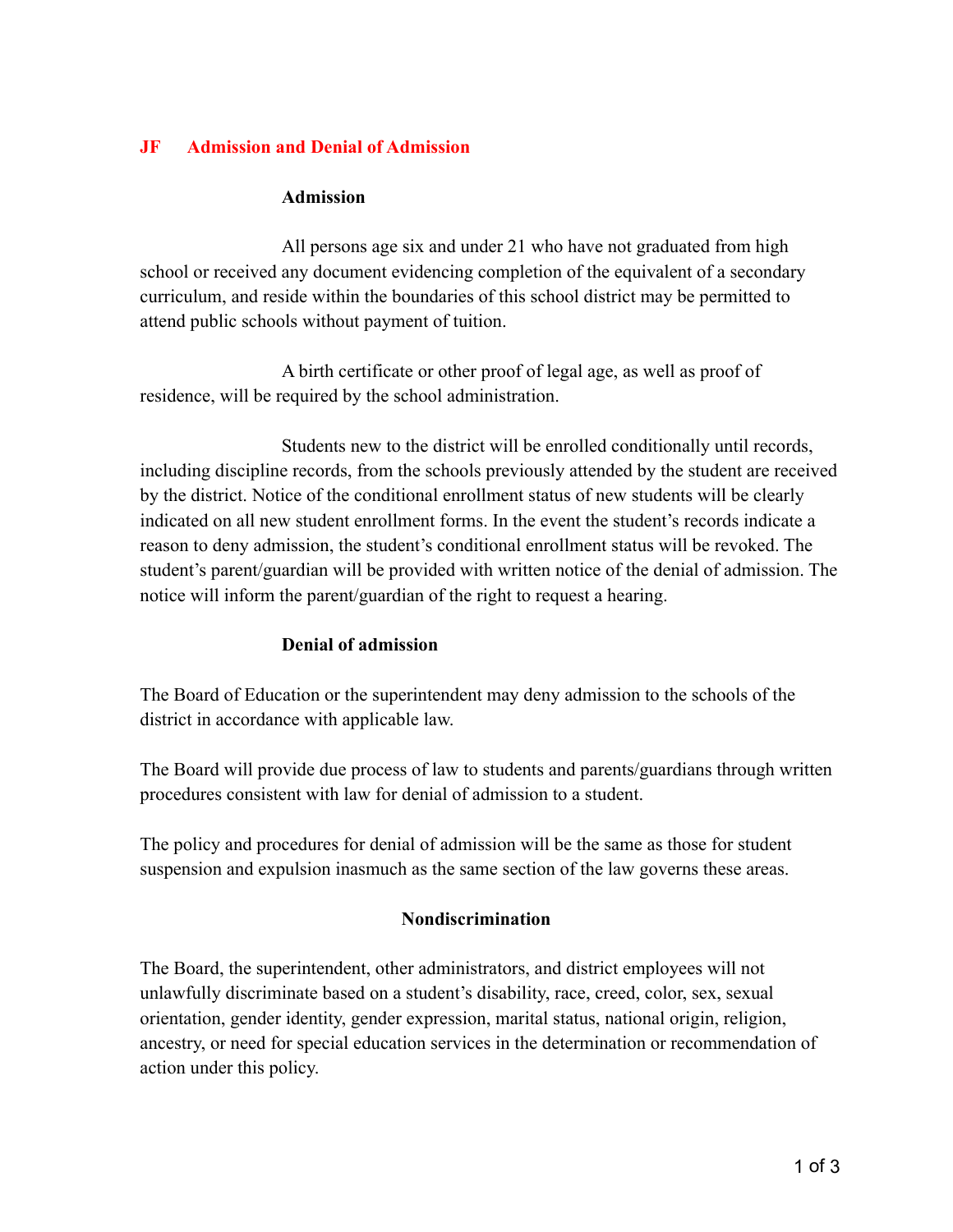LEGAL REFS.: C.R.S. 22-1-102 *(defines "resident")* C.R.S. 22-1-102.5 *(defines "homeless child")* C.R.S. 22-1-115 *(school age is any age over five and under twenty-one years)* C.R.S. 22-2-409 *(notification of risk)* C.R.S. 22-32-109 (1)(ll) *(Board duty to adopt policies requiring enrollment decisions to be made in a nondiscriminatory manner)* C.R.S. 22-32-110 (1)(k) *(definition of racial or ethnic background includes hair texture, definition of protective hairstyle)* C.R.S. 22-32-115 *(tuition to another school district)* C.R.S. 22-32-116 *(non-resident students)* C.R.S. 22-32-138 *(enrollment of students in out-of-home placements)* C.R.S. 22-33-103 through 22-33-110 *(school attendance law)* C.R.S. 22-33-105 (2)(c) *(requiring hearing to be convened if requested within 10 days after denial of admission or expulsion)*

CROSS REFS.: JEB, Entrance Age

#### Requirements

JKD/JKE, Suspension/Expulsion of Students (and Other Disciplinary Interventions) JLCB, Immunization of Students

*NOTE: For purposes of this policy, these terms have the following meanings:*

- *"Race" includes hair texture, hair type, or a protective hairstyle that is commonly or historically associated with race. C.R.S. 22-32-110 (1)(k).*
- *"Protective Hairstyle" includes such hairstyles as braids, locs, twists, tight coils or curls, cornrows, bantu knots, afros, and head wraps. Id.*
- *"Sexual Orientation" means an individual's identity, or another individual's perception thereof, in relation to the gender or genders to which the individual is sexually or emotionally attracted and the behavior or social affiliation that may result from the attraction. C.R.S. 2-4-401 (13.5).*
- *● "Gender Expression" means an individual's way of reflecting and expressing the individual's gender to the outside world, typically demonstrated through appearance, dress, and behavior. C.R.S. 2-4-401 (3.4).*
- *● "Gender Identity" means an individual's innate sense of the individual's own gender, which may or may not correspond with the individual's sex assigned at birth. C.R.S. 2-4-401 (3.5).*